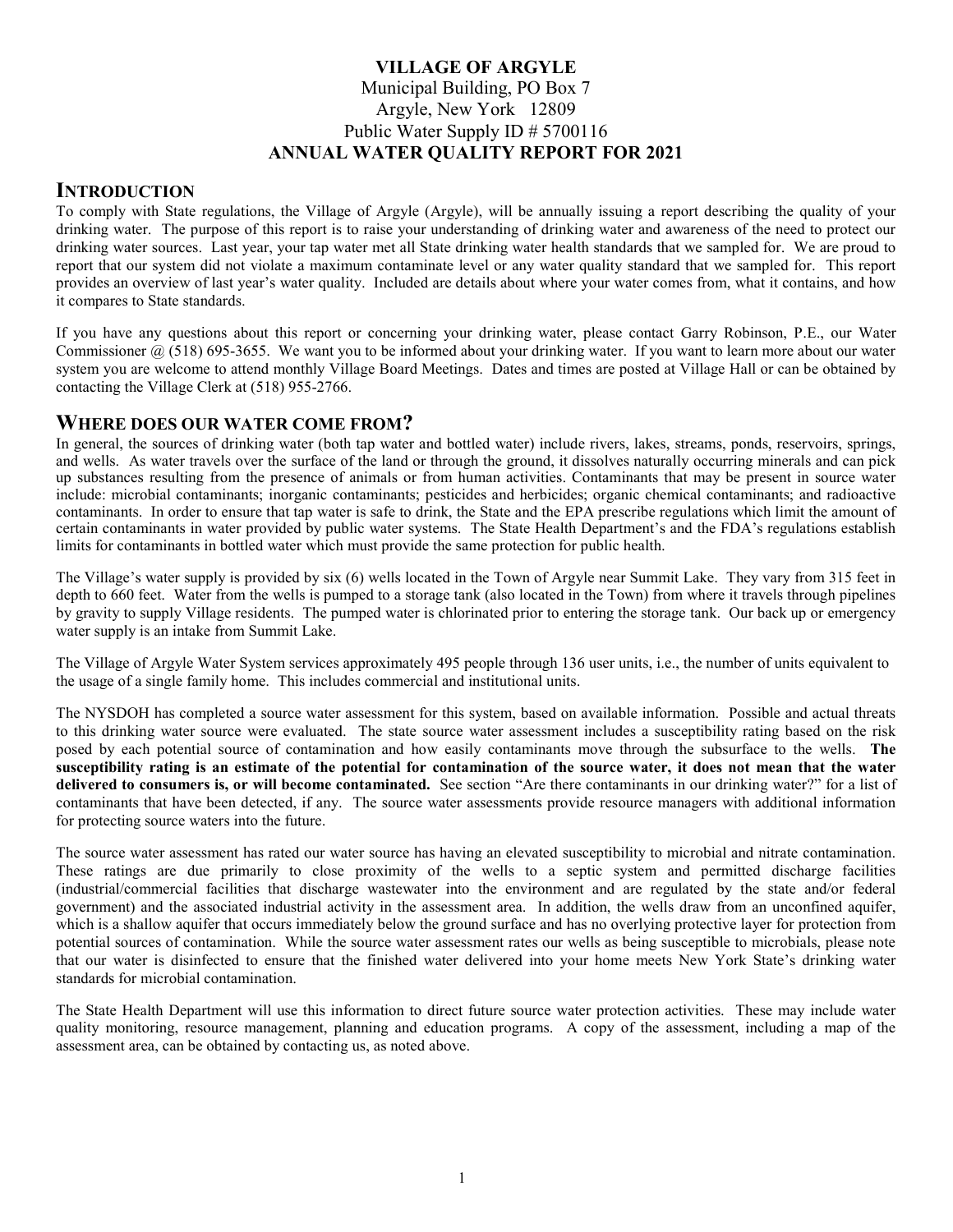# ARE THERE CONTAMINANTS IN OUR DRINKING WATER

As the State regulations require, we routinely test your drinking water for numerous contaminants. These contaminants include: total coliform, inorganic compounds, nitrate, lead and copper, volatile organic compounds, total trihalomethanes, haloacetic acids, radiological and synthetic organic compounds. The table presented below depicts which compounds were detected in your drinking water. The State allows us to test for some contaminants less than once per year because the concentrations of these contaminants do not change frequently. Some of our data, though representative, are more than one year old.

It should be noted that all drinking water, including bottled drinking water, might be reasonably expected to contain at least small amounts of some contaminants. The presence of contaminants does not necessarily indicate that water poses a health risk. More information about contaminants and potential health effects can be obtained by calling the EPA's Safe Drinking Water Hotline (800- 426-4791) or the New York State Department of Health – Glens Falls District Office @ (518) 793-3893.

| <b>TABLE OF DETECTED CONTAMINANTS</b>       |                         |                                         |                                      |                                       |                                          |                                                                                                                                                                         |  |  |  |  |
|---------------------------------------------|-------------------------|-----------------------------------------|--------------------------------------|---------------------------------------|------------------------------------------|-------------------------------------------------------------------------------------------------------------------------------------------------------------------------|--|--|--|--|
| Contaminant                                 | <b>Violation</b><br>Y/N | Level<br><b>Detected</b>                | <b>Unit of</b><br><b>Measurement</b> | <b>MCLG</b>                           | <b>Regulatory</b><br>Limit               | <b>Likely Source of Contamination</b>                                                                                                                                   |  |  |  |  |
| Microbiological                             |                         |                                         |                                      |                                       |                                          |                                                                                                                                                                         |  |  |  |  |
| <b>Total Coliform</b><br>(7/9/21)           | N                       | 1 positive <sup>4</sup>                 | n/a                                  |                                       | $TT=2$ or<br>more<br>positive<br>samples | Naturally present in the environment.                                                                                                                                   |  |  |  |  |
| <b>Inorganic Compounds</b>                  |                         |                                         |                                      |                                       |                                          |                                                                                                                                                                         |  |  |  |  |
| Copper<br>(7/23/21)                         | N                       | 0.10 <sup>1</sup><br>$0.045 - 0.16^2$   | mg/1                                 | 1.3                                   | $1.3 = AL$                               | Corrosion of household plumbing<br>systems; erosion of natural deposits;<br>leaching from wood preservatives.                                                           |  |  |  |  |
| Barium<br>(10/1/18)                         | $\mathbf N$             | .0618                                   | mg/1                                 | $\overline{2}$                        | $2 = MCL$                                | Discharge of drilling wastes; discharge<br>from metal refineries; erosion of<br>natural deposits                                                                        |  |  |  |  |
| Chromium<br>(10/1/18)                       | $\mathbf N$             | 0.0104                                  | mg/1                                 | 0.1                                   | $0.1 = MCL$                              | Discharge of steel and pulp mills;<br>erosion of natural deposits.                                                                                                      |  |  |  |  |
| Fluoride<br>(8/7/17)                        | N                       | 0.122                                   | mg/1                                 | 2.2                                   | $2.2 = MCL$                              | Naturally Occurring;<br>discharge from<br>fertilizer.                                                                                                                   |  |  |  |  |
| Manganese<br>(8/7/17)                       | $\mathbf N$             | 0.0007                                  | mg/l                                 | 0.3                                   | $0.3 = MCL$                              | Naturally Occurring                                                                                                                                                     |  |  |  |  |
| Nitrate<br>(11/17/20)                       | $\mathbf N$             | 0.0752                                  | mg/1                                 | 10                                    | $10 = MCL$                               | Runoff from fertilizer use; leaching<br>from septic tanks or sewage; erosion<br>of natural deposits.                                                                    |  |  |  |  |
| Nitrite<br>(8/7/17)                         | ${\bf N}$               | 0.007                                   | mg/1                                 | $\mathbf{1}$                          | $1 = MCL$                                | Naturally Occurring                                                                                                                                                     |  |  |  |  |
| Lead<br>(7/23/21)                           | ${\bf N}$               | 0.0013 <sup>1</sup><br>$0.001 - 0.34^2$ | mg/1                                 | 0.015                                 | $0.015 = AL$                             | Corrosion of household plumbing<br>systems; erosion of natural deposits;<br>leaching from wood preservatives                                                            |  |  |  |  |
| Sodium<br>(11/17/20)                        | N                       | 36                                      | mg/l                                 | $20 \&$<br>270<br>See note<br>3 below | <b>NA</b>                                | Sodium is a natural mineral in rock.<br>The presence of sodium in drinking<br>water may result from road salt or<br>water treatment systems such as water<br>softening. |  |  |  |  |
| Zinc<br>(11/17/20)                          | $\overline{N}$          | 590                                     | ug/l                                 | $\overline{\phantom{a}}$              | $5000 =$<br>$\operatorname{MCL}$         | Mining, smelting metals and steel<br>production wastes                                                                                                                  |  |  |  |  |
| Selenium<br>(10/1/18)                       | ${\bf N}$               | 0.0007                                  | mg/L                                 | 0.05                                  | 0.05                                     | Erosion of natural deposits                                                                                                                                             |  |  |  |  |
| Disinfection Byproducts - Stage 2 (7/30/21) |                         |                                         |                                      |                                       |                                          |                                                                                                                                                                         |  |  |  |  |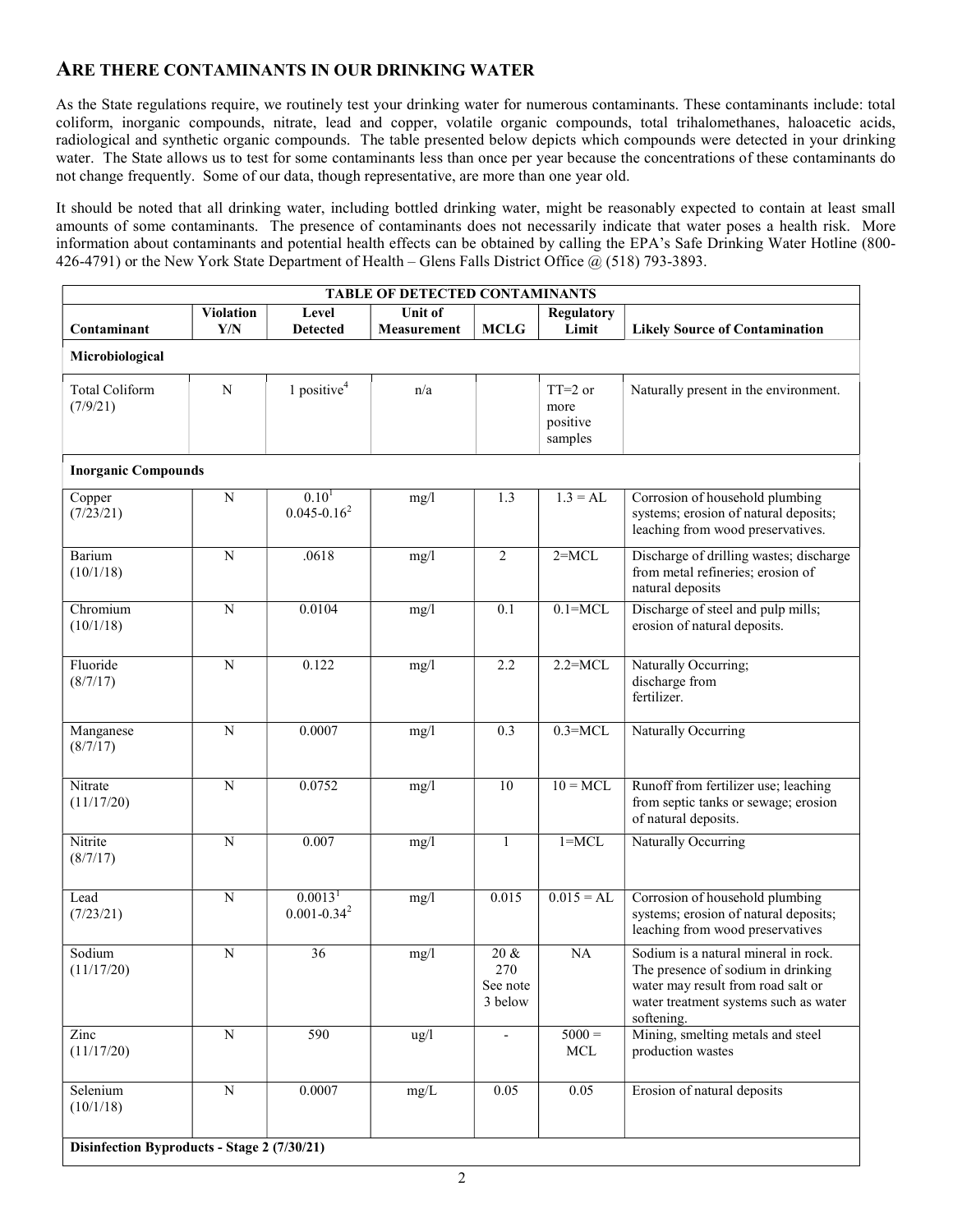| <b>TABLE OF DETECTED CONTAMINANTS</b> |                         |                          |                                      |             |                     |                                                                                          |  |  |  |  |
|---------------------------------------|-------------------------|--------------------------|--------------------------------------|-------------|---------------------|------------------------------------------------------------------------------------------|--|--|--|--|
| Contaminant                           | <b>Violation</b><br>Y/N | Level<br><b>Detected</b> | <b>Unit of</b><br><b>Measurement</b> | <b>MCLG</b> | Regulatory<br>Limit | <b>Likely Source of Contamination</b>                                                    |  |  |  |  |
| Total<br>Trihalomethanes              | N                       | 13                       | $\frac{u g}{l}$                      | 80          | $80 = MCL$          | By-product of drinking water<br>chlorination                                             |  |  |  |  |
| Total HAA5                            | N                       | 3.3                      | $\frac{u g}{l}$                      | 60          | $60 = MCL$          | By-product of drinking water<br>chlorination                                             |  |  |  |  |
| General Chemistry ((11/17/20))        |                         |                          |                                      |             |                     |                                                                                          |  |  |  |  |
| Sulfate<br>(11/17/20)                 | N                       | 23.7                     | mg/l                                 |             | $250 = MCL$         | Naturally occurring mineral in soil and<br>rock                                          |  |  |  |  |
| Chloride<br>(11/17/20)                | N                       | 26.3                     | mg/l                                 |             | $250 = MCL$         | Road salt, discharge from water<br>softeners, leachate from landfills or<br>animal waste |  |  |  |  |

#### NOTES:

1 - The level presented represents the 90<sup>th</sup> percentile of the 10 sites tested. A percentile is a value on a scale of 100 that indicates the percent of a distribution that is equal to or below it. The  $90<sup>th</sup>$  percentile is equal to the second highest sample result. The Village did not exceed the Action Level for Lead in 2021.

2 - Represents the range of 10 lead and copper samples.

3 - Water containing more than 20 mg/L of sodium should not be used for drinking by people on severely restricted sodium diets. Water containing more than 270 mg/L of sodium should not be used for drinking by people on moderately restricted sodium diets.

4 – Due to the positive coliform sample, additional sampling was conducted. Repeat source water samples were positive for E. coli which requires public notification. Repeat bacteriological samples from the distribution system were all negative for total coliform and E. coli.

#### DEFINITIONS:

Maximum Contaminant Level (MCL): The highest level of a contaminant that is allowed in drinking water. MCL's are set as close to the MCLG's as feasible.

MCL Goals (MGLG): The level of a contaminant in drinking water below which there is no known or expected risk to health. MCLGs allow for a margin of error.

Maximum Residual Disinfectant Level (MRDL): The highest level of a disinfectant allowed in drinking water. There is convincing evidence that addition of a disinfectant is necessary for control of microbial contaminants.

Maximum Residual Disinfectant Level Goal (MRDLG): The level of a drinking water disinfectant below which there is no known or expected risk to health. MRDLGs do not reflect the benefits of the use of disinfectants to control microbial contamination.

Action Level (AL): The concentration of a contaminant, which, if exceeded, triggers treatment, or other requirements, which a water system must follow.

Non-Detects (ND): Laboratory analysis indicates that the constituent is not present.

Milligrams per liter (mg/l): Corresponds to one part of liquid in one million parts of a liquid (parts per million-ppm).

Micrograms per liter (ug/l): Corresponds to one part liquid in one billion parts of liquid (parts per billion-ppb)

### WHAT DOES THIS INFORMATION MEAN?

As you can see by the table, our system had no water quality violations. We have learned through our testing that some contaminants have been detected; however, these contaminants were detected below New York State action levels.

### IS OUR WATER SYSTEM MEETING OTHER RULES THAT GOVERN OPERATIONS?

We are required to monitor your drinking water for specific contaminants on a regular basis. Results of regular monitoring are an indicator of whether or not your drinking water meets health standards. During 2021, the Village water system was in compliance with all state drinking water operating, monitoring and reporting requirements.

Our existing well sources have insufficient capacity to meet the maximum day demands of the Village with the largest well out of service. We have been required by the Department of Health to identify and install additional source capacity. We have drilled a new well on the Stiles House property and have tested it for quantity. It produces approximately 39 gpm. We are moving forward on constructing the facilities required to bring the new well into our water system.

### INFORMATION ON LEAD

If present, elevated levels of lead can cause serious health problems, especially for pregnant women and young children. It is possible that lead levels at your home may be higher than at other homes in the community as a result of materials used in your home's plumbing. Lead in drinking water is primarily from materials and components associated with service lines and home plumbing. The Village of Argyle is responsible for providing high quality drinking water, but cannot control the variety of materials used in plumbing components. When your water has been sitting for several hours, you can minimize the potential for lead exposure by flushing your tap for 30 seconds to 2 minutes before using water for drinking or cooking. If you are concerned about lead in your water, you may wish to have your water tested. Information on lead in drinking water, testing methods, and steps you can take to minimize exposure is available from the Safe Drinking Water Hotline (1-800-426-4791) or at http://www.epa.gov/safewater/lead.